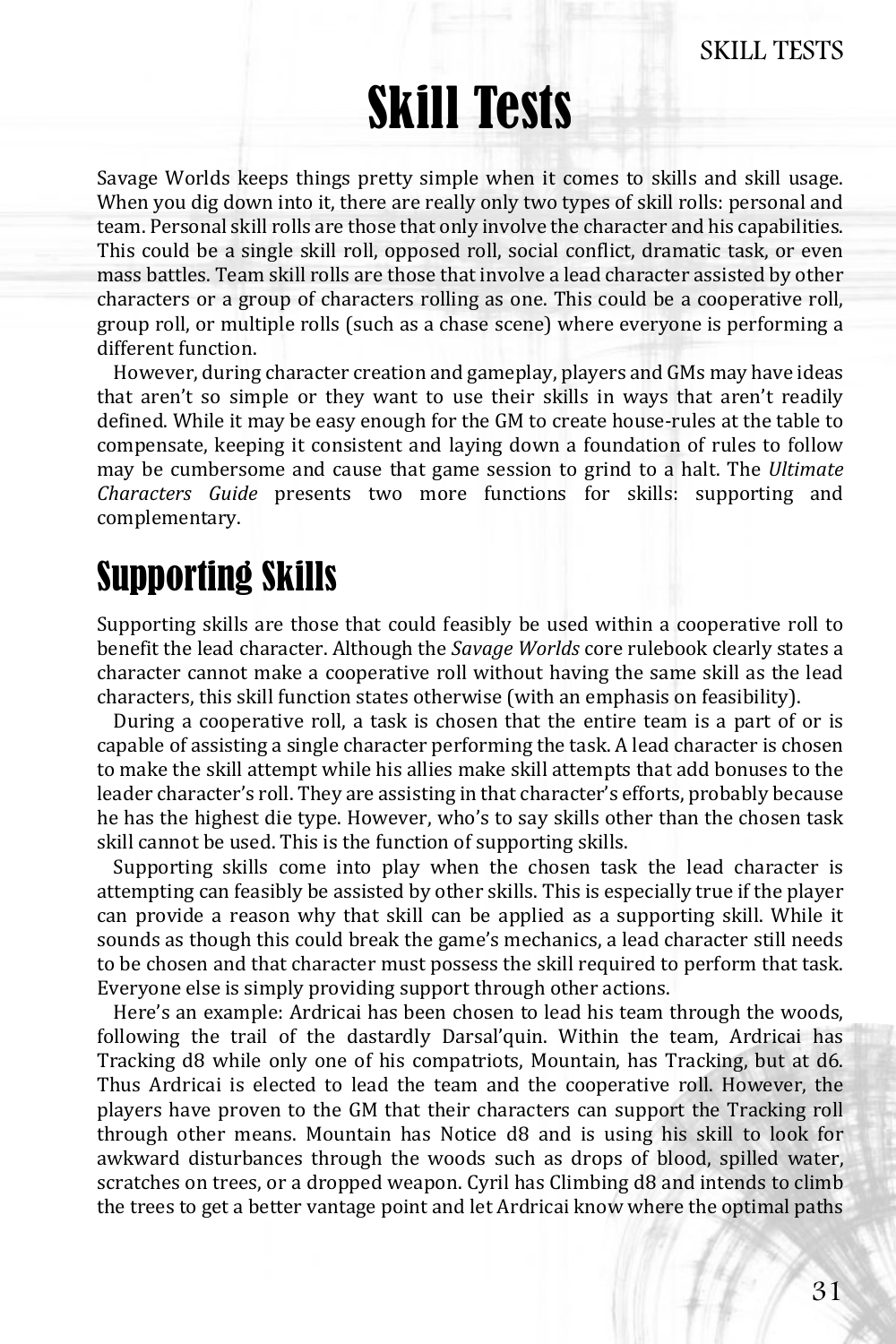### ULTIMATE CHARACTERS GUIDE

through the woods are. Drenimor has Survival d8 and uses his knowledge about where the best places to find food and water are along with optimal places for shelter are to theorize the best way through the woods.

 During the cooperative roll, Ardricai is the lead character and rolls Tracking. Three characters have pointed possible supporting skills and proven to the GM how those skills can be applied to the task. Because they don't have Tracking, they cannot take the lead, but they can help Ardricai while using his Tracking skill. Mountain rolls Notice, Cyril rolls Climbing, and Drenimor rolls Survival. All three get one success and thus add +3 to Ardricai's Tracking roll.

 The above is a very basic example, but it demonstrates how it's possible for other skills to apply to cooperative rolls. From here, the GM is free to make a determination as to whether or not a skill does apply, how well it applies, and how many times it can be used.

 Here is a listing of every skill and example supporting skills depending on the task being performed. Please note: supporting skills *must* match the task being performed. The lead skill (the skill chosen by the lead character for the cooperative roll) has multiple uses, but supporting skills must feasibly align to the chosen use of that lead skill. (Although this is a comprehensive list, it's not exhaustive and players are encouraged to create their own supporting skill connections.)

Here are some simple rules when using supporting skills for cooperative rolls:

- 1. The player must prove why or how the skill supports the lead character.
- 2. No supporting character may choose a skill already chosen by another supporting character at the same time. If the task is broken into rounds, then "at the same time" means each round. If the task is a single task that just takes a long time, then "at the same time" means the entire task.
- 3. If the supporting skill directly applies as proven by the player, each success and raise adds +1 to the lead character's roll.

If there is some debate on whether or not the supporting skill truly applies or only indirectly applies, halve the bonuses applied, rounded down.

#### Boating

Boating covers a wide array of boating activities including handling the boat, activities on the boat, and traversing the water. While driving (or sailing) a boat or performing functions typically only found on a boat, the Boating skill is usually the only thing that applies. When traversing the water, other skills can support the task at hand.

**Notice**: Navigating near a coastline can be dangerous work. Finding someone to serve as a lookout can aid the helmsman steer clear of any obstacles or watch the nearby land to estimate how deep the water may be.